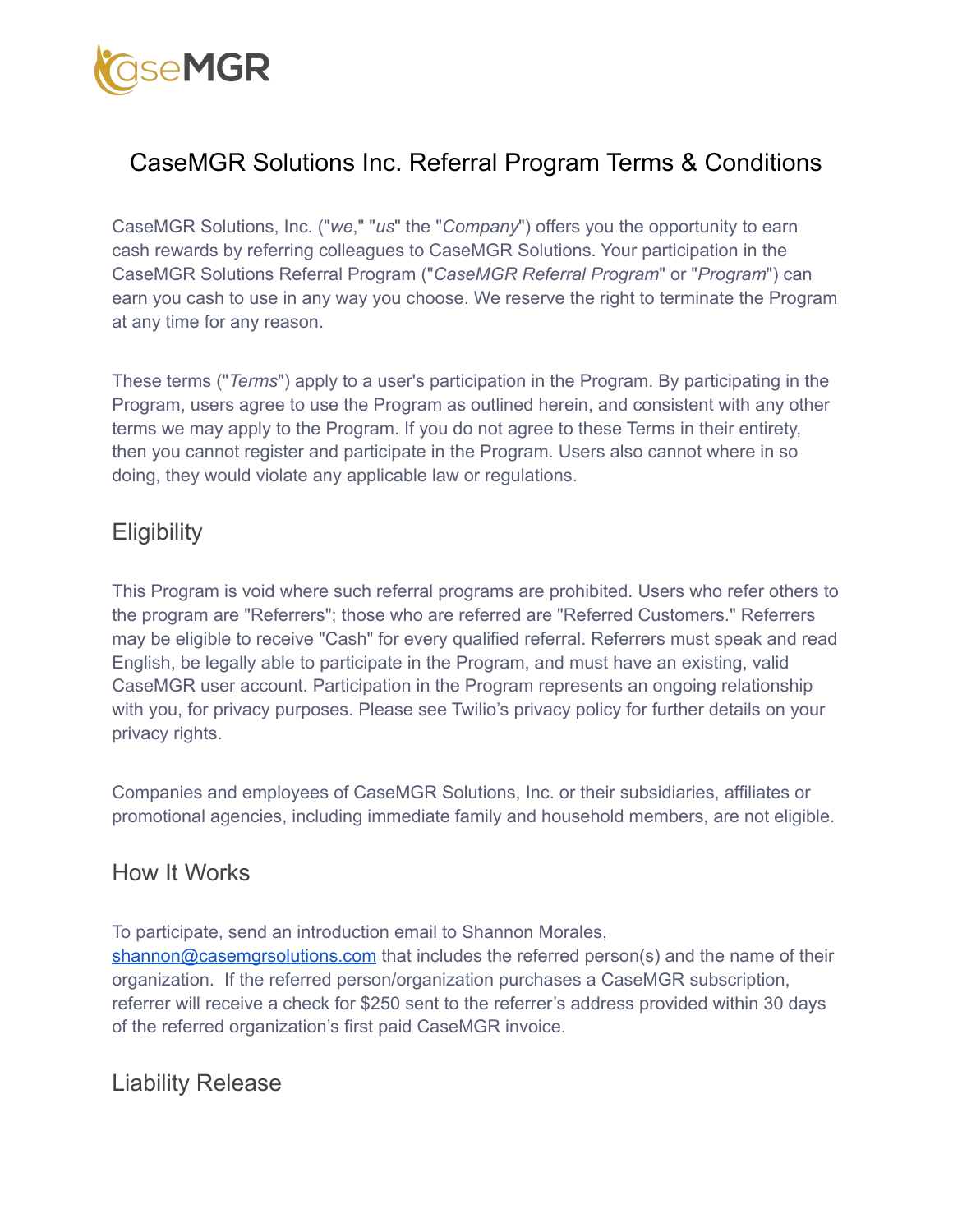

Except where prohibited, Users agree that by participating in the Program, they agree: (1) to be bound by these Terms the decisions of CaseMGR Solutions, its Administrators ("*CaseMGR Entities*") (if any) and/or their designees, and privacy policies; (2) to release and hold harmless CaseMGR Entities and their respective parent companies, affiliates and subsidiaries, together with their respective employees, directors, officers, licensees, licensors, shareholders, attorneys and agents including, without limitation, their respective advertising and promotion entities and any person or entity associated with the production, operation or administration of the Program (collectively, the "*Released Parties*"), from any and all claims, demands, damages, losses, liabilities, costs or expenses caused by, arising out of, in connection with, or related to their participation in the Program (including, without limitation, any property loss, damage, personal injury or death caused to any person(s) and/or the awarding, receipt and/or use or misuse of the Program or any Credit); and (3) to be contacted by CaseMGR Entities via e-mail.

Except where prohibited by law, the Released Parties shall not be liable for: (i) late, lost, delayed, stolen, misdirected, incomplete unreadable, inaccurate, garbled or unintelligible entries, communications or affidavits, regardless of the method of transmission; (ii) telephone system, telephone or computer hardware, software or other technical or computer malfunctions, lost connections, disconnections, delays or transmission errors; (iii) data corruption, theft, destruction, unauthorized access to or alteration of entry or other materials; (iv) any injuries, losses or damages of any kind resulting from acceptance, possession or use of Casht, or from participation in the Program; or (v) any printing, typographical, administrative or technological errors in any websites or materials associated with the Program. CaseMGR Entities disclaim any liability for damage to any computer system resulting from participating in, or accessing or downloading information in connection with this Program, and reserve the right, in their sole discretion, to cancel, modify or suspend the Program should a virus, bug, computer problem, unauthorized intervention or other causes beyond CaseMGR Entities control, corrupt the administration, security or proper play of the Program.

Except where prohibited, the Released Parties shall not be liable to any Users for failure to supply any Cash or any part thereof, by reason of any acts of God, any action(s), regulation(s), order(s) or request(s) by any governmental or quasi-governmental entity (whether or not the action(s), regulations(s), order(s) or request(s) prove(s) to be invalid), equipment failure, threatened terrorist acts, terrorist acts, air raid, blackout, act of public enemy, earthquake, tornado, tsunami, war (declared or undeclared), fire, flood, epidemic, explosion, unusually severe weather, hurricane, embargo, labor dispute or strike (whether legal or illegal), labor or material shortage, transportation interruption of any kind, work slow-down, civil disturbance, insurrection, riot, or any other similar or dissimilar cause beyond any of the Released Parties' control.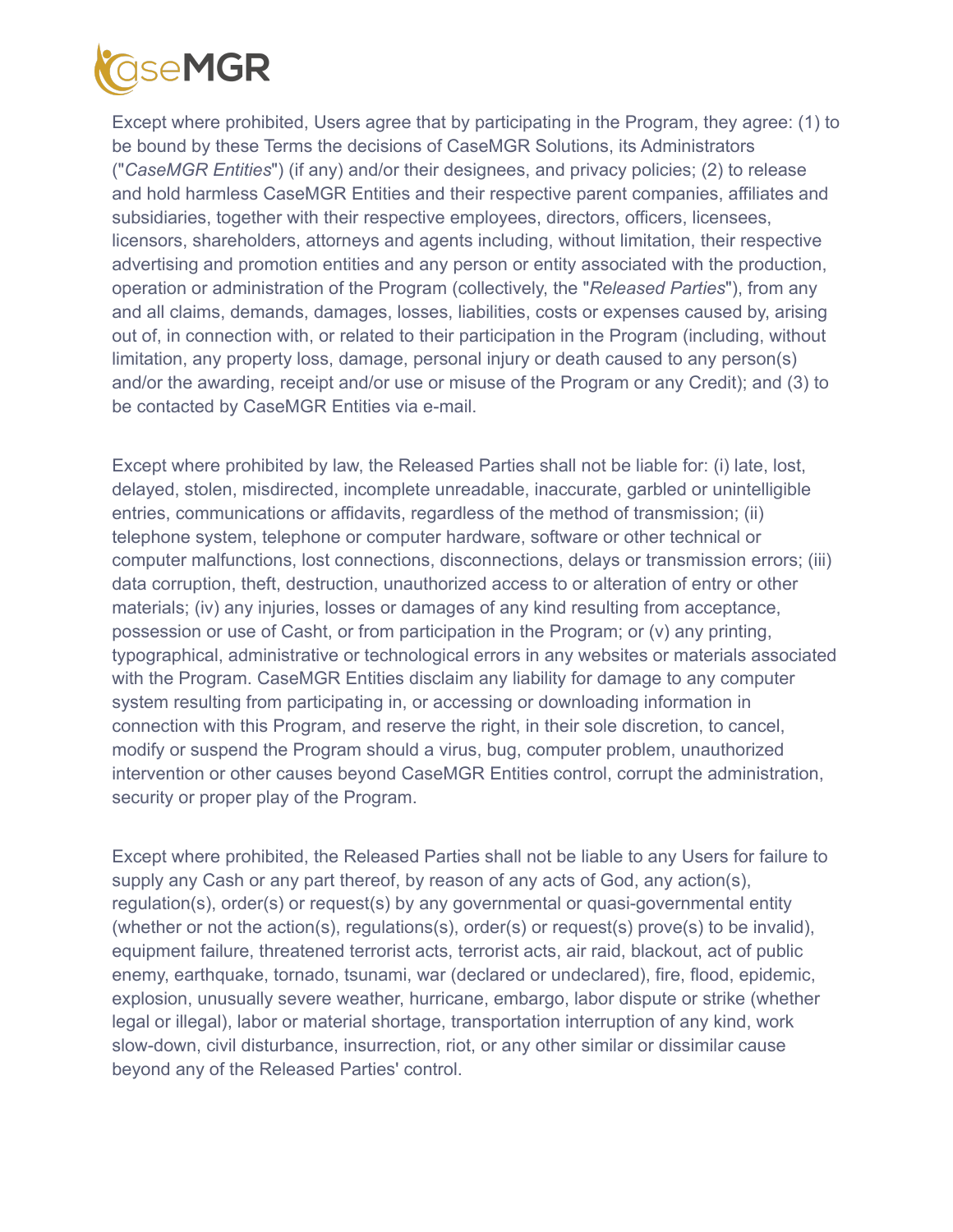

As a condition of entering the Program, and unless prohibited by law, Users agree that under no circumstances will Users be entitled to any awards for any losses or damages, and Users hereby waive all rights to claim punitive, incidental, consequential and any other damages, and waives any and all rights to have damages multiplied or otherwise increased. A waiver of rights may not apply to you in your jurisdiction of residence. Additional rights may be available to you.

CaseMGR Entities reserves the right to cancel or suspend this Program should it determine, in its sole discretion, that the administration, security or fairness of this Program has been compromised in any way.

### Applicable Law

Except where prohibited, disputes, claims and causes of action arising out of or related to this Program or any cash payment awarded shall be resolved under the laws of the United States, and except where prohibited, Colorado law (without reference to its conflicts of laws principles), and participant agrees to submit any dispute to the exclusive jurisdiction of the state and federal courts located in Denver County, Colorado.

### Referrer's Code of Conduct

Referrer's agree that they will not violate any of these Terms, or otherwise engage in activity that could be considered harassment toward other users. Users agree not to use the Program to:

- Violate the intellectual property rights of CaseMGR
- Spam or otherwise create bulk distributions of the Email link
- Collect or attempting to collect personal data about users or potential Referred **Customers**
- Engage in any actions that are designed to disrupt or undermine the Program
- Make attempts to gain unauthorized access to the software or the Program for any reason
- Transmit files that contain bots, viruses, works, Trojan horses, or any other file that could contaminate or otherwise destroy CaseMGR intellectual property or stop the function of the CaseMGR services
- Engage in illegal or unsportsmanlike activities
- Engage in behavior designed to annoy or harass others
- Engage in actions that disparage or malign or call into question the reputation of CaseMGR, in CaseMGR's sole discretion